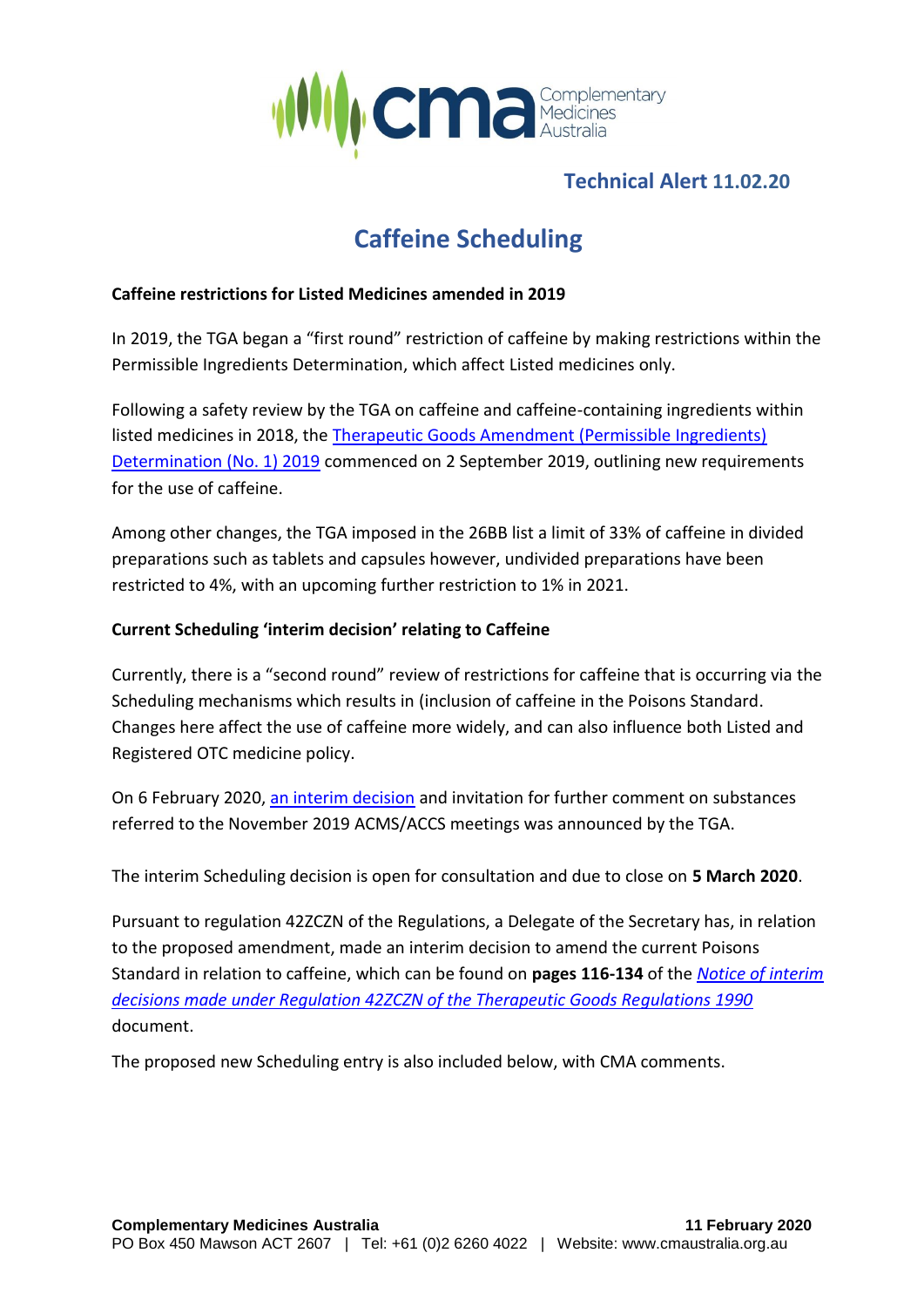

| Schedule 6 - New Entry                                        |                                                                                                                                                                                                                                                               | <b>CMA</b> comments                                                                                                                                                                                                                                                    |                                                                                                                                                                                                                                                                                                                                                                             |  |
|---------------------------------------------------------------|---------------------------------------------------------------------------------------------------------------------------------------------------------------------------------------------------------------------------------------------------------------|------------------------------------------------------------------------------------------------------------------------------------------------------------------------------------------------------------------------------------------------------------------------|-----------------------------------------------------------------------------------------------------------------------------------------------------------------------------------------------------------------------------------------------------------------------------------------------------------------------------------------------------------------------------|--|
| <b>CAFFEINE except:</b>                                       |                                                                                                                                                                                                                                                               |                                                                                                                                                                                                                                                                        |                                                                                                                                                                                                                                                                                                                                                                             |  |
| a)                                                            | when included in Schedule 4; or                                                                                                                                                                                                                               | This Schedule 6entry means that caffeine<br>preparations that do not meet the conditions on<br>the left for exclusion from either S4 or S6 would<br>be classified as:<br>'Poison: Substances with a moderate potential<br>for causing harm, the extent of which can be |                                                                                                                                                                                                                                                                                                                                                                             |  |
| a)                                                            | in divided preparations for internal<br>human therapeutic use when labelled<br>with a maximum recommended daily<br>dose of no greater than 600 milligrams<br>of total caffeine; or                                                                            |                                                                                                                                                                                                                                                                        |                                                                                                                                                                                                                                                                                                                                                                             |  |
| b)                                                            | in undivided preparations for internal<br>human therapeutic use with a<br>concentration of less than 5 per cent<br>of total caffeine and when labelled<br>with a maximum recommended daily<br>dose of no greater than 600 milligrams<br>of total caffeine; or | reduced through the use of distinctive packaging<br>with strong warnings and safety directions on<br>the label.'                                                                                                                                                       |                                                                                                                                                                                                                                                                                                                                                                             |  |
| c)                                                            | in preparations for external use; or                                                                                                                                                                                                                          |                                                                                                                                                                                                                                                                        |                                                                                                                                                                                                                                                                                                                                                                             |  |
| d)                                                            | in other preparations with a<br>concentration of less than 5 per cent<br>of caffeine.                                                                                                                                                                         |                                                                                                                                                                                                                                                                        | Caffeine preparations that do not meet the                                                                                                                                                                                                                                                                                                                                  |  |
| Schedule 4 - New Entry                                        |                                                                                                                                                                                                                                                               | conditions on the left for Schedule 4 would<br>become Prescription Only.                                                                                                                                                                                               |                                                                                                                                                                                                                                                                                                                                                                             |  |
| <b>CAFFEINE for internal human therapeutic</b>                |                                                                                                                                                                                                                                                               |                                                                                                                                                                                                                                                                        |                                                                                                                                                                                                                                                                                                                                                                             |  |
| use except:                                                   |                                                                                                                                                                                                                                                               |                                                                                                                                                                                                                                                                        |                                                                                                                                                                                                                                                                                                                                                                             |  |
| a)                                                            | in divided preparations when labelled<br>with a maximum recommended daily<br>dose of no greater than 600<br>milligrams of total caffeine; or                                                                                                                  | a)                                                                                                                                                                                                                                                                     | The comparative quantity restriction in<br>Listed medicines (via the Permissible<br>Ingredients Determination) for divided<br>preparations (such as tablets, capsules) is<br>400mg from all sources, with only 100mg<br>from pure (non-herbal) caffeine, no greater<br>than 100 mg of total caffeine within a 3 hour<br>period and a concentration not greater than<br>33%. |  |
| b)                                                            | in undivided preparations with a                                                                                                                                                                                                                              | b)                                                                                                                                                                                                                                                                     |                                                                                                                                                                                                                                                                                                                                                                             |  |
|                                                               | concentration of less than 5 per cent                                                                                                                                                                                                                         |                                                                                                                                                                                                                                                                        |                                                                                                                                                                                                                                                                                                                                                                             |  |
|                                                               | of caffeine and when labelled with a                                                                                                                                                                                                                          |                                                                                                                                                                                                                                                                        |                                                                                                                                                                                                                                                                                                                                                                             |  |
|                                                               | maximum recommended daily dose of                                                                                                                                                                                                                             |                                                                                                                                                                                                                                                                        | The comparative quantity restriction in                                                                                                                                                                                                                                                                                                                                     |  |
|                                                               | no greater than 600 milligrams of total<br>caffeine.                                                                                                                                                                                                          |                                                                                                                                                                                                                                                                        | Listed medicines (via the Permissible<br>Ingredients Determination) for undivided                                                                                                                                                                                                                                                                                           |  |
|                                                               |                                                                                                                                                                                                                                                               |                                                                                                                                                                                                                                                                        | preparations (such as powders, liquids) is                                                                                                                                                                                                                                                                                                                                  |  |
| <b>Index - New Entry</b>                                      |                                                                                                                                                                                                                                                               |                                                                                                                                                                                                                                                                        | 400mg from all sources, with only 100mg<br>from pure (non-herbal) caffeine, no greater                                                                                                                                                                                                                                                                                      |  |
| <b>CAFFEINE</b>                                               |                                                                                                                                                                                                                                                               | than 100 mg of total caffeine within a 3 hour                                                                                                                                                                                                                          |                                                                                                                                                                                                                                                                                                                                                                             |  |
| cross reference: PARACETAMOL, ASPIRIN,<br><b>SALICYLAMIDE</b> |                                                                                                                                                                                                                                                               |                                                                                                                                                                                                                                                                        | period and concentration not greater than<br>4%, with this amount decreasing to 1% for<br>all Listed medicines from 2 March 2021.                                                                                                                                                                                                                                           |  |
| Schedule 6                                                    |                                                                                                                                                                                                                                                               |                                                                                                                                                                                                                                                                        |                                                                                                                                                                                                                                                                                                                                                                             |  |
| Schedule 4                                                    |                                                                                                                                                                                                                                                               |                                                                                                                                                                                                                                                                        |                                                                                                                                                                                                                                                                                                                                                                             |  |